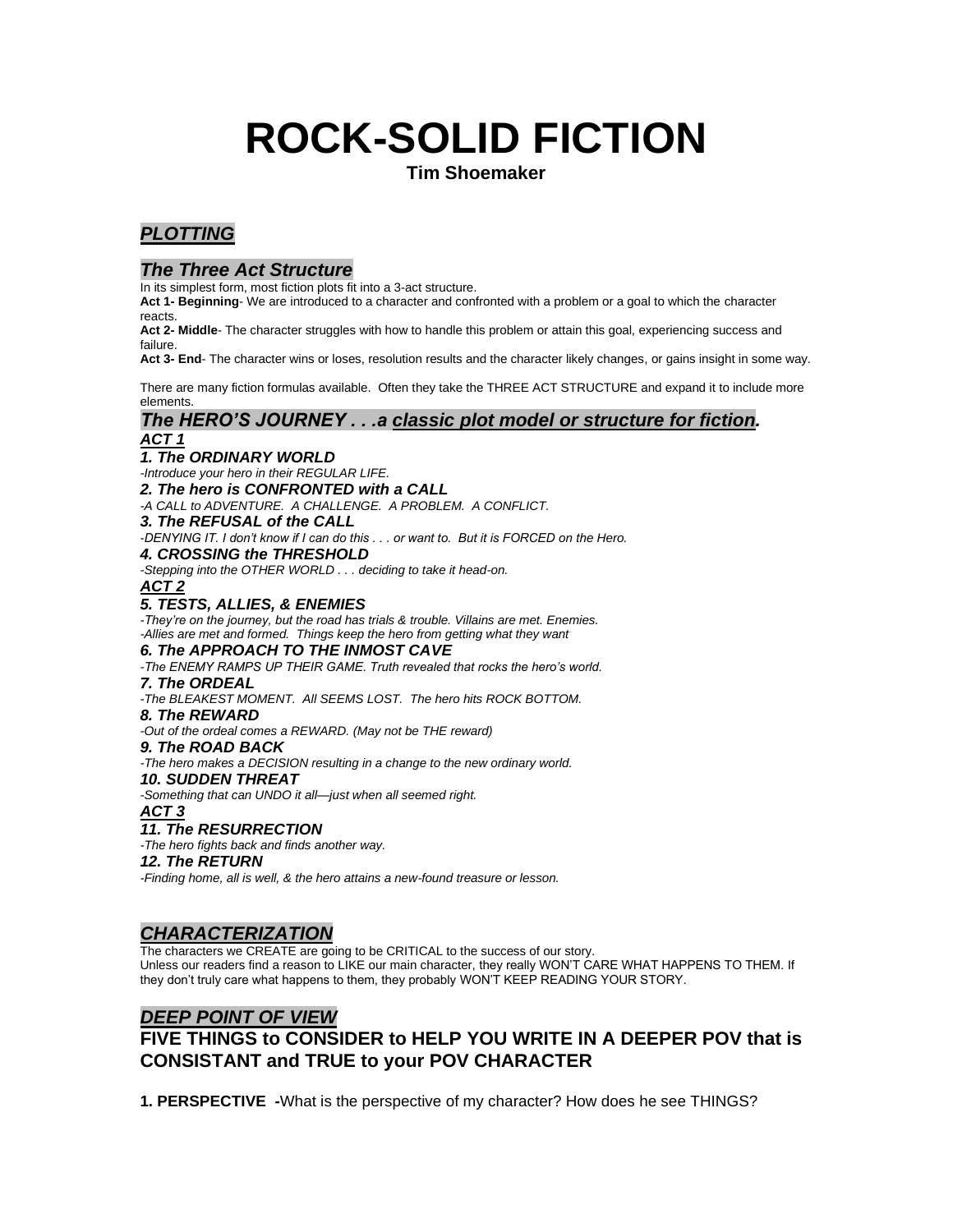- **2. PERSONALITY –** Reflected in his *REACTIONS*… his *SPEECH* …his *INTERNAL THOUGHTS*
- **3. PRIORITIES -**What does he WANT RIGHT NOW at this moment? What is he FOCUSED ON?
- **4. PREDISPOSITION -***What kind of mood is he in* JUST BEFORE the scene opens?
- **5. PANDORA'S BOX -** What are they AFRAID WILL GET OUT and cause them TROUBLE?

# *SHOW DON'T TELL*

*To write well… we need to SHOW A STORY… NOT TELL IT.* Readers want the FULL EXPERIENCE of a good story— NOT a QUICK SUMMARY of what is going on. Think of your readers as BLIND… they can't see the GREAT STORY in your HEAD. YOU WANT to show them a movie …

**Example A**: Let's look at SHOWING someone is COLD versus just telling. Telling: *Katy was really cold while she waited for the bus.*

Showing: *Katy rubbed her hands together, then cupped them over her mouth and blew on them. It didn't help. She drove her hands in her pockets and jumped in place. She had to get her blood circulating. She looked down the block. Still no bus. If she'd known the driver was going to be this late she'd have brought her gloves—or maybe some hot cocoa.*

**Example B:** Let's look at showing someone is ANGRY versus just telling the reader they're angry.

Telling: *Kyle's Dad found out what he did and grounded him. Kyle's Dad was really angry.*

Instead, show them what happens—and let the reader figure out Kyle's dad is angry.

Showing: *Kyle's dad slammed his fist on the table so hard that coffee burped out of his cup and splattered onto the floor. "How many times have I told you not to hang around that kid?"* 

*Kyle kept his eyes on the floor and his mouth shut. Did Dad really want him to answer that? "Look at me when I talk to you." Kyle forced himself to look up. There was something almost funny about his Dad's face—so incredibly red with that vein popping out in his neck like he'd swallowed an extension cord. "So what am I supposed to do with you—huh?" Kyle raised his hand. "Give me another chance?" Dad leaned in close. "Go to your room, smart guy." Kyle didn't wait to be told again. He bolted from his chair and stomped out of the kitchen. "And you're going to stay there… all weekend." Terrific. Kyle took the stairs two at a time. "Did you hear me?" How could he not? Everybody in a three-block radius probably heard him.*

*FOUR TIPS* FOR "SHOWING THE MOVIE"… For SHOWING INSTEAD of TELLING.

- 1. SHOW THE READER WHAT IS HAPPENING… Let them INTERPRET WHAT IS GOING ON. If you want to say someone is *angry*, or *cold*, or *scared*, or *nervous*… don't use that word… SHOW IT.
- 2. CHOOSE THE WORDS THAT SHOW THE PICTURE BEST…
- 3. SHOW ME ONLY WHAT IS IMPORTANT TO THE CHARACTER at THAT MOMENT.
- 4. For REALISTIC… MOVIE-LIKE WRITING… Show me what is going on OUTSIDE your character…and then show me how your character REACTS. Just a little of each. Alternate back and forth.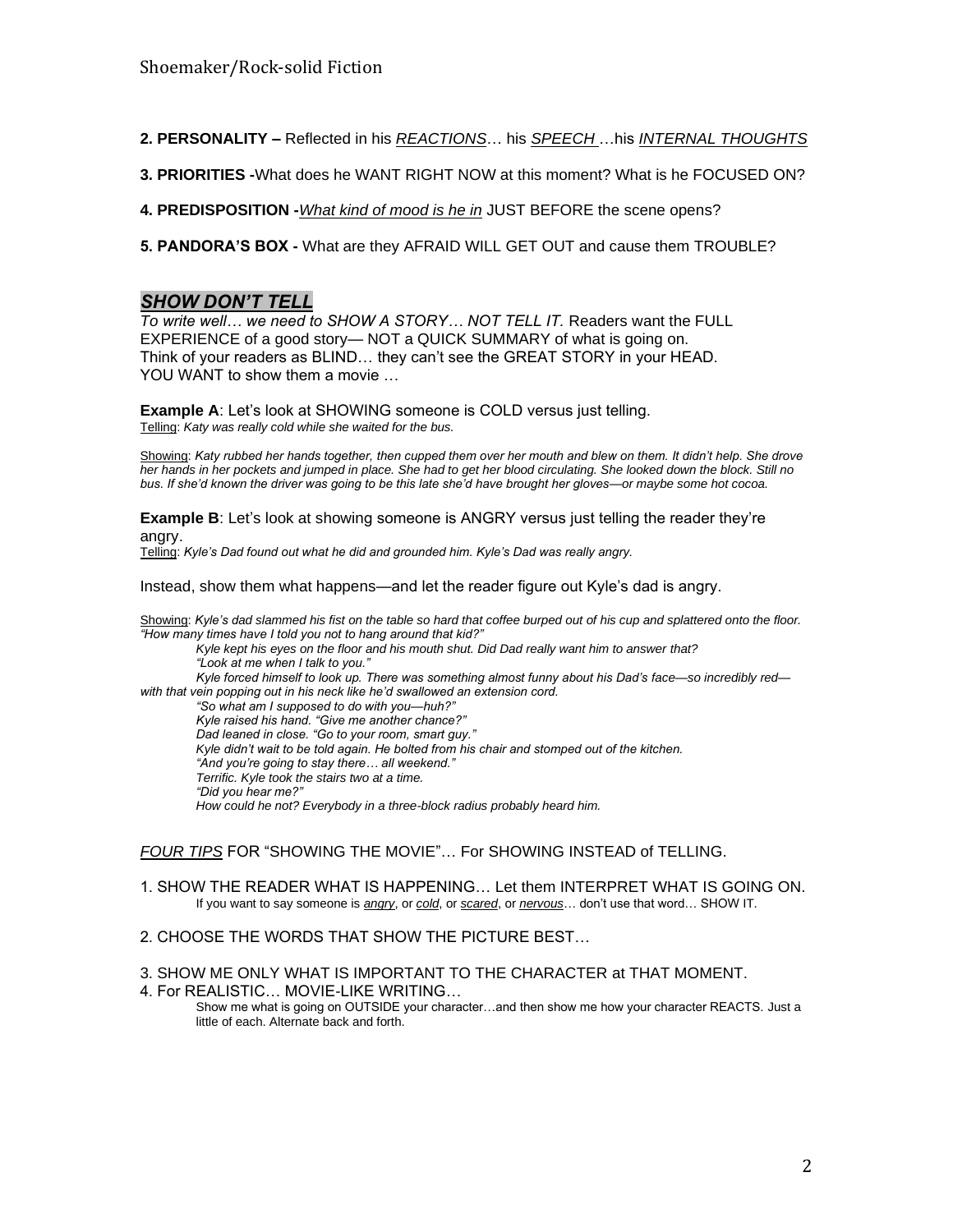# **CREATING STRONGER SCENES**

# *Three elements* **essential to every scene**

- *1. –A beginning—Start with A CLEAR GOAL*
- *2. –A Middle—Move into STRONG CONFLICT*

*3. –An End—Accomplishing goal or better yet DISASTER*

## *Transitions … setting up for the next scene*

**We** *need a little setup* **to transition or** *bridge to the next scene***.**

*1. Reaction* -How does your POV character *react to the disaster at the end of the last scene?*

*2. Dilemma* -*What to do*? -Here's the situation POV character is in—*what options does he have*?

*3. Decision* -Our POV character needs to make a decision. -He's had a GOAL -He's run into CONFLICT -The scene ended in DISASTER -We saw his REACTION -He mentally worked through his DILEMMA -Now he makes a DECISION -And this *decision* leads us right to the *GOAL for the next SCENE*.

# **DIALOGUE**

# *11 THINGS an EDITOR CAN SPOT QUICKLY THAT MAY HURT YOUR BOOK*

#### **1. Not enough dialogue.**

When they turn page after page of narrative, description, or whatever. Full margins left to right of copy—not a good sign. *SOLUTION: You need to break it up with more dialogue.*

#### **2. Too much dialogue—a real motor mouth**.

If one character is talking too much your readers won't like it as much as you think. *SOLUTION: Right-hand margin should be ragged, totally irregular in a section of dialogue. Some lines of dialogue only partial. Others a line and a half. We need to see some white space. If not, characters are probably saying too much at a time. You don't want a long spiel by any one character.* 

#### **3. Too much dialogue—let 'em up for air.**

When two or more characters are talking back and forth without any breathers to break it up and balance it. *SOLUTION***:** *Break up your dialogue with a little action or description. What does your POV character see, smell, sense, feel and think?* 

#### **4. Slow start in dialogue.**

Ramping up to the "good stuff"—too slow a start. Polite exchange of greetings or small talk is realistic and normal in real conversations, but it is boring in print.

*SOLUTION: You want to get into the good stuff quicker with written dialogue. Forget the small talk—the family, the weather, how you're doing, etc. You're pulling onto the highway, not into your drive. Step on it.*

#### **5. Misuse of identifiers and tags.**

Identifiers or tags need to let us know who is speaking without drawing a lot of attention to themselves. If our readers get confused as to who is speaking, we need to fix that. Too much use of "he said" or using the speaker's name can be a distraction and take away from the story.

*SOLUTION***:** *Stick to the accepted rules of thumb and limit the need to use the speaker's name or "he/she said" by using action or markers.*

*Rules of thumb* When a person first speaks, use his/her name to identify them. Then just use he/she. Where there are multiple people speaking, you may need to use their proper name more often.

**Using Action** Linking some kind of action to the dialogue to make it clear who is speaking.

Martin swung open the door for her and smiled. "It looks like you changed your mind, eh?"

*Using Markers* Linking some kind of personal characteristic to the dialogue is another way to make it clear who is speaking. If your characters are truly unique, and the readers know your characters, they can often identify the person speaking by *how* they speak. Here is a partial list… *vocabulary, motor mouths, sarcasm, poor grammar, jargon A note on using "said"* Most of the time you'll use a simple tag like, "he said"—and that's OK. It is so commonplace that it is almost transparent. Careful not to overdo it with words other than "said".

*A note on using names* Be careful not to overuse personal names.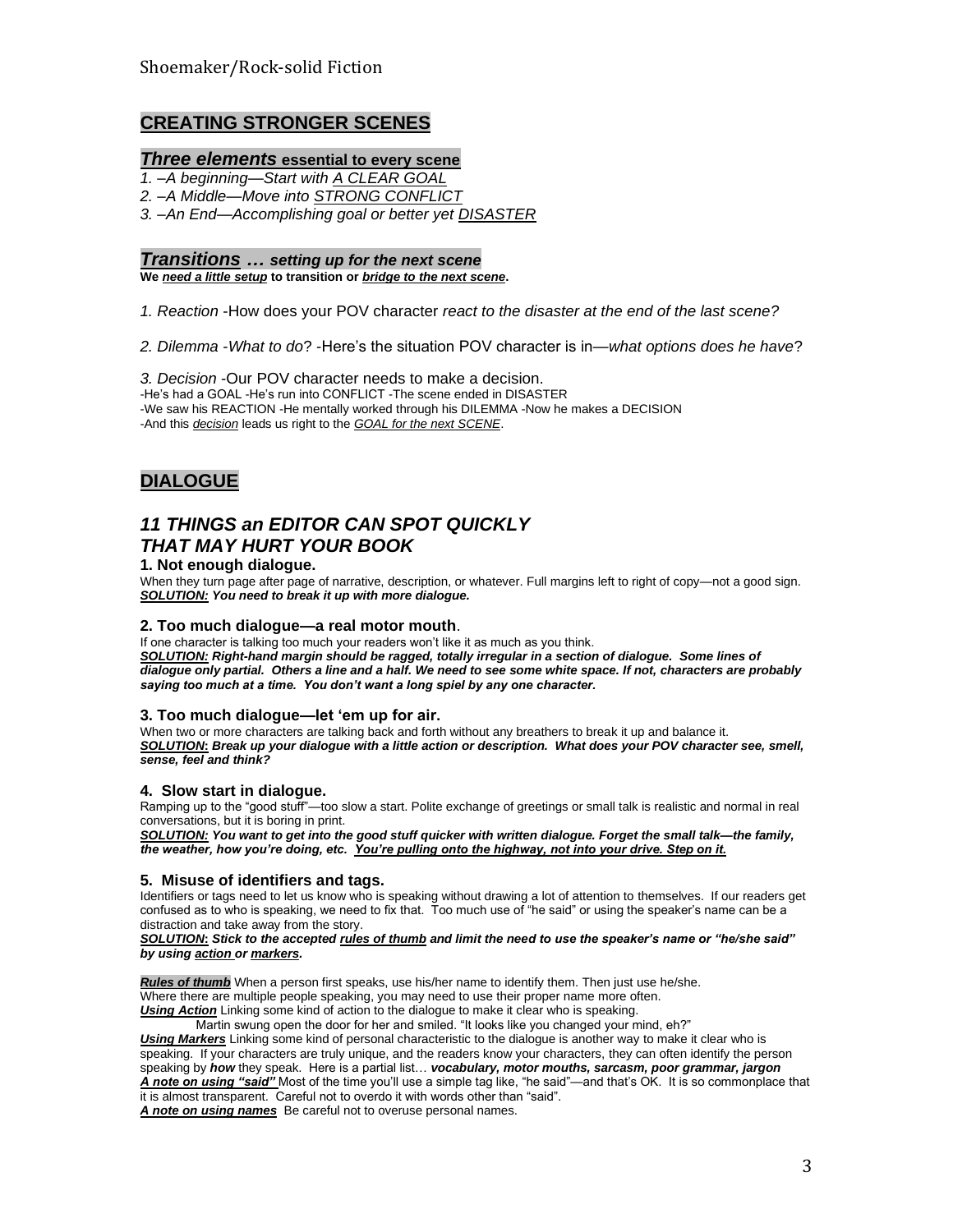#### **6. Misuse of adverbs.**

Telling them "how" something was said or sounded should be obvious from the way you write it. *SOLUTION: If you really feel you need the adverb to make it clear, you probably need to work at "showing" a bit more instead of "telling".* 

#### **7. Dialogue is fake—conveying info for author.**

When we use dialogue to insert background information, research or other details we think the readers need, the dialog can be unrealistic.

*SOLUTION: If both parties know it, don't put it in there. Don't have one person remind the other person of something they both know. Be very careful with this—you can always find another way.*

#### **8. Dialogue is fake—stating the obvious.**

The author is restating, through dialogue, what they've already shown. *SOLUTION: Avoid dialogue about what the reader can see. Don't talk about what's happening, show it, or show the reaction to it.*

#### **9. Dialogue is fake—too much like Hollywood.**

Trying to be too cool, melodramatic, or using clichés. Characters need to relate to each other, not just recite flashy lines. *SOLUTION: Instead, use body language or other ways of expressing emotion rather than dialogue that is too dramatic. Also, avoid clichés unless that type of talk is what characterizes the person talking.*

#### **10. Dialogue Doesn't Fit the Character**

If my character is a child or a teenager, be sure writing is the way they'd say it. *SOLUTION:* **Let target audience read it, or ask "how would your friends say . . ."** *Be Careful***—not talking about making the dialogue trendy, though.**

#### **11. Dialogue too close to real life conversations.** Many times writers strive to make dialogue

**REALISTIC—**Just like real conversations. That's exactly where you can make a mistake, if you're not careful. *SOLUTION: Dialogue needs to be different from real conversations. We don't want our dialog to be "true to life" realistic.* 

# *WRITING STRONGER DIALOGUE … PING-PONG PRINCIPLES …*

# **BELIEVABILITY … and AVOIDING HOKEY CHRISTIAN FICTION**

*We Need to Make Every Aspect of our Story Believable …*

#### *What are Some Things to Watch For?*

- Timelines …
- Reactions …
- Non-reactions …
- Physical impossibilities …
- The Christian Element ...

#### *Ways to Overcome Issues of Believability*

- Let a character question the unbelievable ...
- Anticipate the areas and help the reader over the hurdles …
- Always ask … would my character really react this way?
- Trust your gut …
- The Christian aspects ... does it fit naturally?

# **PREDICTABLE … another thing that leads to HOKEY CHRISTIAN FICTION**

- *Stories seem forced, unrealistic*
- *Agenda driven* … abortion, salvation, racial reconciliation, human trafficking
- *Things too conveniently get all worked out* with a simple prayer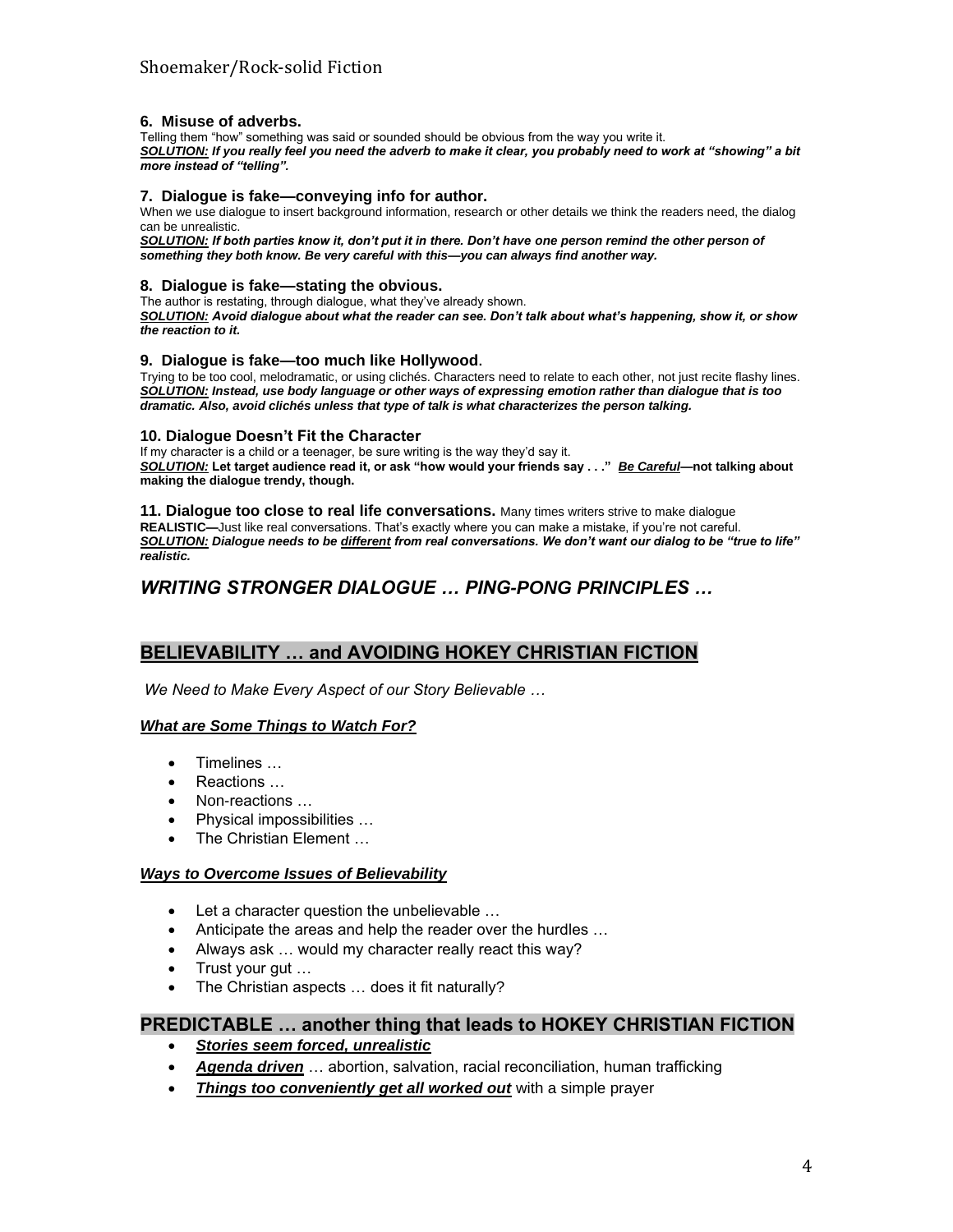• *Sacrificial death scene* … trying to create a Jesus figure ... There is nobody like Jesus. So much Christian fiction relies on a tragic death to pull emotion.

## Our writing, the *EXCELLENCE OF IT*, the way it *SEEMS REAL*, the way it *RELATES TO PEOPLE*, *THAT should relate to people and pull emotion*. *Don't rely on killing someone off to do that.*

*"Like cheesy Christian movies, hokey Christian writing will fail to move the reader. As a result, the reactions you're hoping to get in the readers won't likely be there."*

# **PREACHY … still another problem with Christian Fiction**

- *Don't think you must have a Jesus figure.*
- *Don't think you need a conversion scene for the book to be an effective tool for the Lord.*
- C*onversion scenes have been abused and poorly handled by Christian writers …*
- *Consider a note from the author at the end of the book if you think you must have it.*
- *A CHARACTER RECOUNTING a SERMON -This comes across as FORCED and FAKE.*

# **PHILOSOPHY Behind How Some Write for Cross Over & My Philosophy**

# **1. The QUESTION of LANGUAGE and SEX**

Some Christian fiction authors seem intoxicated with a sense that they are being real. Edgy. Gritty. *So, they a add language. They add sex*. You don't need either to be real.

# **As a Christian … we don't have** *"Foul LANGUAGE options"* **in our tool belt.**

*"Do not let any unwholesome talk come out of your mouths, but only what is helpful for building others up according to their needs, that it may benefit those who listen." Eph. 4:29*

# **As a Christian … we must be very careful about how we use** *SEX* **in our writing.**

*"But among you there must not be even a hint of sexual immorality or of any kind of impurity, or of greed, because these are improper for God's holy people. Nor should there be obscenity, foolish talk, or coarse joking which are out of place, but rather thanksgiving. For of this you can be sure: No immoral, impure or greedy person—such a man is an idolater—has any inheritance in the kingdom of Christ and of God. Let no one deceive you with empty words, for because of such things God's wrath comes on those who are disobedient. Therefore do not be partners with them. For you were once darkness, but now you are light in the Lord. Live as children of light." Eph. 5:3-4*

*"Have nothing to do with the fruitless deeds of darkness, but rather expose them. For it is shameful even to mention what the disobedient do secret." Ephesians 5:11-12*

# **If we're to have nothing to do this in our life … can we build it into our characters?**

## *We don't have the freedom to use LANGUAGE and SEX in our FICTION the way NON-CHRISTIANS DO. But that is okay … we have to work harder … but it can be better.*

# **What about using language for "BAD CHARACTERS"?**

## *2. FOR CHARACTERS OPPOSING CHRISTIANITY or CHRISTIAN STANDS, MAKE THEIR ARGUMENTS STRONG and COMPELLING.*

It will identify with skeptics more. Argue both sides of the issue to the best of your ability, and the truth will likely win out as the story plays out.